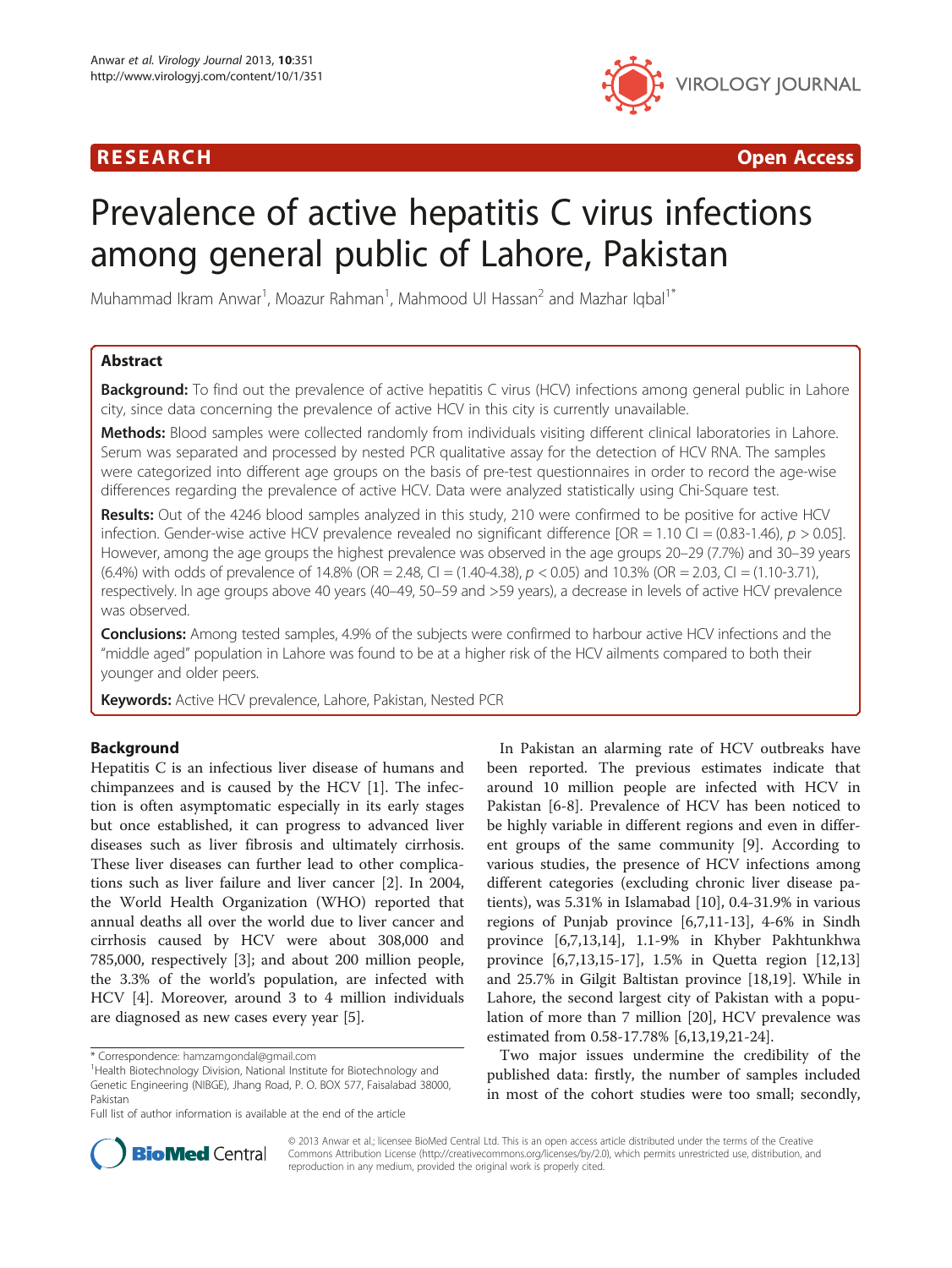dissimilar methodologies adapted by various researchers made it highly inappropriate to conduct a formal metaanalysis to assess the accurate national prevalence [\[7](#page-4-0)]. Most of the studies conducted so far, have relied on the presence of anti-HCV antibodies in the blood samples using immunochromatographic tests (ICT), enzyme immunoassay (EIA), recombinant strip immunosorbent assay (RIBA) and enzyme linked immunosorbent assay (ELISA) techniques. All these techniques are fairly error prone and have been reported to generate around 50% false positive results as compared to PCR confirmatory assay [[15\]](#page-5-0). Approximately 60-85% of HCV patients can develop chronic hepatitis, while the remaining 15-40% can clear the HCV infection. A number of these individuals, however, can still be detected as HCV positive using non-PCR immunoassays such as ELISA, RIBA, EIA, ICT etc., due to the presence of anti-HCV antibodies in their blood [[15](#page-5-0)]. Nevertheless, to date there is hardly any PCR based prevalence studies conducted in Pakistan with statistically representative number of samples. PCR has emerged as the most powerful diagnostic tool for the detection, quantification and genotyping of active HCV RNA in the blood.

In the present study, over 4000 blood samples were randomly collected from individuals visiting different clinical laboratories in Lahore, Pakistan. These samples were screened through confirmatory nested PCR qualitative assay to determine the percent prevalence of active HCV in various subjects. To the best of our knowledge, this is the first comprehensive report concerning the prevalence of active HCV in Pakistan's  $2<sup>nd</sup>$  largest city and its surroundings, with a statistically significant number of samples. The data was also correlated and categorized in terms of gender and age groups. This report will thus provide the HCV prevalence data for further metaanalysis that can help to devise strategies by the health policy makers for the control of hepatitis C disease.

# Results

Out of 4246 blood samples, 1914 were collected from male and 2332 from female subjects. Moreover, all the individual samples were categorized into six age groups. The PCR results revealed that 210 (4.9%) individuals had active HCV infection (Table [1](#page-2-0)). Gender-wise prevalence of active HCV infection was estimated to be 5.27% in male (101 positive out of 1914 samples) and 4.67% in female subjects (109 positive out of 2332 samples), respectively. Although the probability trends were slightly higher among males of all age groups than females, statistically there was no significant difference in gender with  $OR =$ 1.10 CI =  $(0.83-1.46)$ ,  $p > 0.05$ , as elaborated in Table [1.](#page-2-0)

Substantial differences were observed considering the age group criterion. Out of the 458 individuals tested in ages ranging from 9–19 years (both male and female),

only 15 (3.3%) were HCV positive. The highest numbers of positive individuals (69) with 7.7% prevalence were among the tested subjects (891) in the age group 20– 29 years (Table [1](#page-2-0) and Figure [1\)](#page-2-0). Statistically, the odd of prevalence of HCV in individuals in age group 20– 29 years was 14.8% higher than the individuals in age group 9–19 years (OR = 2.48,CI =  $(1.40-4.38)$ ,  $p < 0.05$ ), as illustrated in Table [1.](#page-2-0)

In the age group 30–39 years, HCV prevalence, though slightly less than that found for the 20–29 year group, was still significantly higher (10.3%) as compared to age group 09–19 years (OR = 2.03, CI =  $(1.10-3.71)$ ). Subsequently, a decreasing trend of HCV prevalence was observed with increasing age of subjects above 40 years. The lowest prevalence (3%) of active HCV was observed in the age group 59 years and above. Overall active HCV prevalence among all the tested samples was estimated to be 4.9% and the risk of HCV prevalence was significantly higher in the middle age groups (20–29 & 30–39 years).

# **Discussion**

In Pakistan,  $~6\%$  population is suspected to be infected with HCV [\[6,7](#page-4-0)[,25\]](#page-5-0) and HCV prevalence data published so far is highly variable. In most of the studies conducted so far, either the number of samples reported are too small to draw any solid conclusion or the methodological differences have made it impossible to conduct a formal meta-analysis to determine accurate prevalence estimates [[7](#page-4-0)]. Among all the published reports, 99% of the data originated from erroneous non-PCR qualitative screening methodologies, mostly based on the detection of anti-HCV antibodies. Active HCV prevalence estimated during our research (4.9%) is lower than that reported by Aslam et al. [[24\]](#page-5-0) (6.7% based on 488 samples from the general population of Lahore). Similarly, the current estimate is much lower when compared with a nationwide data surveillance study conducted through an ELISA blood screen by Qureshi, et al. [\[12](#page-4-0)], who reported 6.8% HCV prevalence in Lahore based general public. Our estimates were, however, much higher than those of another study in which 203 blood samples from staff and students of University of the Punjab, Lahore, were assayed through ELISA by Tanvir et al. in 2008 [[26\]](#page-5-0). In yet another series of research conducted in pediatric population by Khan et al. [\[22](#page-5-0)], Parker et al. [[23\]](#page-5-0) and Hyder et al. [[27](#page-5-0)] HCV prevalence was reported as 4.09%, 1.3% and 0.58%, respectively, which is again lower as in comparison to our reported results (Table [2](#page-3-0)).

The only PCR-based HCV active prevalence study conducted in Lahore was reported by Zafar et al. [[28](#page-5-0)] for a cohort of pregnant women. Out of 300 screened samples, 4% were found to be positive. Although this figure is relatively close to our figure (4.9%) the number of samples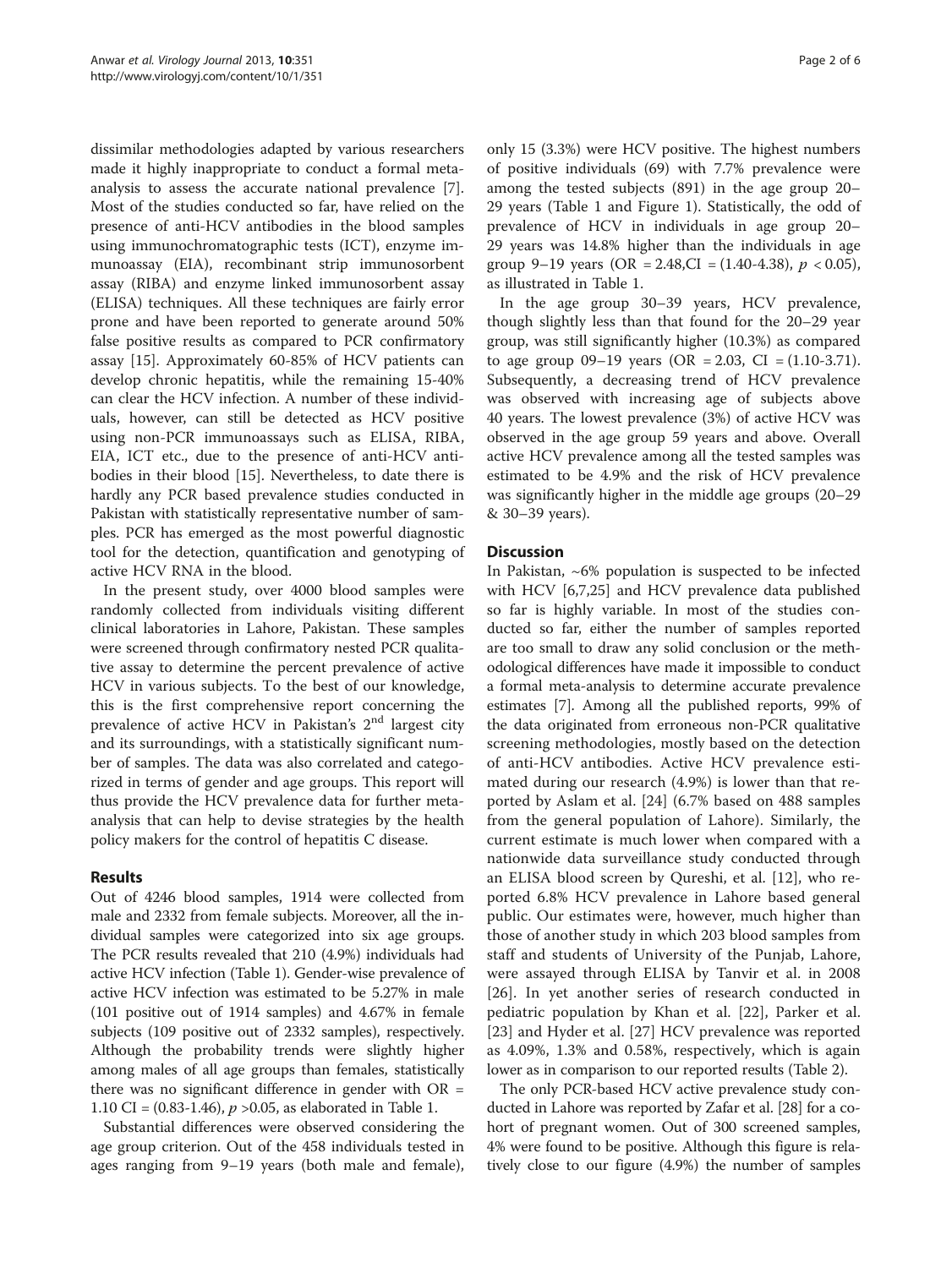| Age<br>groups | <b>Total</b><br>samples | Male<br>$+$ / - | Female<br>$+$ / - | <b>Probabilities<sup>a</sup></b> |            | $p$ value <sup>c</sup> | Odd ratio       | Overall        |
|---------------|-------------------------|-----------------|-------------------|----------------------------------|------------|------------------------|-----------------|----------------|
|               |                         |                 |                   | Male                             | Female     |                        | (95% CI)        | prevalence (%) |
| $9 - 19$      | 458                     | 9/211           | 6/232             | 0.0343                           | 0.0313     |                        |                 | 3.3            |
| $20 - 29$     | 891                     | 31/399          | 38/423            | 0.0810                           | 0.0741     | 0.002                  | 2.48            | 7.7            |
|               |                         |                 |                   |                                  |            |                        | $(1.40 - 4.38)$ |                |
| 30-39         | 625                     | 24/258          | 16/327            | 0.0672                           | 0.0614     | 0.023                  | 2.03            | 6.7            |
|               |                         |                 |                   |                                  |            |                        | $(1.10 - 3.71)$ |                |
| 40-49         | 654                     | 14/296          | 19/325            | 0.0529                           | 0.0483     | 0.155                  | 1.57            | 5.1            |
|               |                         |                 |                   |                                  |            |                        | $(0.84 - 2.93)$ |                |
| 50-59         | 730                     | 11/298          | 15/406            | 0.0375                           | 0.0342     | 0.779                  | 1.10            | 3.6            |
|               |                         |                 |                   |                                  |            |                        | $(0.57 - 2.09)$ |                |
| > 59          | 888                     | 12/351          | 15/510            | 0.0321                           | 0.0292     | 0.831                  | 0.93            | 3.0            |
|               |                         |                 |                   |                                  |            |                        | $(0.49 - 1.77)$ |                |
| <b>Total</b>  | 4246                    | 101/1813        | 109/2223          | 0.0508 <sup>b</sup>              | $0.0464^b$ |                        |                 | 4.9            |

<span id="page-2-0"></span>Table 1 Prevalence of active hepatitis C virus in general public of Lahore

<sup>a</sup>Represents the estimated probabilities of HCV prevalence in male and female in different age groups calculated using the inverse transformation of logistic regression model. <sup>b</sup>Average probability of six age groups of both genders. <sup>c</sup>The goodness of fit tests Pearson, deviance, and Hosmer-Lemeshow for the model have p values ranging from 0.312 to 0.724 indicating the logistic regression model fit adequately HCV prevalence data. <sup>d</sup>CI (Confidence Interval) for male gender<br>was 1.10 (0.83-1.46) with n value 0.497 was 1.10 (0.83-1.46) with p value 0.497. Distribution of positive & negative in gender as well as age groups based criteria.

tested and the study subjects were less broad. Moreover, our active HCV prevalence estimate in general public of Lahore city is much lower than the values reported by Chaudhary et al. [[29](#page-5-0)] and Akhtar et al. [\[21\]](#page-5-0) among blood donors in Lahore, which revealed HCV prevalence as 6.06% and 17.78%, respectively; indicating highly variable results (Table [2](#page-3-0)). Both studies were conducted using ELISA as a screening tool. HCV prevalence in IDUs [[30](#page-5-0)] and haemophilia patients [[31](#page-5-0)], reported as 88% and 56% respectively, are much higher in comparison with our results.

Gender-wise HCV prevalence revealed no significant difference [OR = 1.10 CI = (0.83-1.46),  $p > 0.05$ ] in male and female populations, as detailed in Table 1. Our study is in agreement with the previous country-wide as well as Lahore based surveys [\[12](#page-4-0)[,20,32\]](#page-5-0). It is, however, in contrast with a recent study showing female to male ratio of 1:16.5 (Table [2\)](#page-3-0) presumably due to the subjects were restricted only to blood donors and ELISA was used as a diagnostic tool [\[21](#page-5-0)].

Considering the age group criterion, significant differences were observed in the prevalence of HCV in both genders. The highest prevalence 7.7% and 6.4% were observed in age groups 20–29 and 30–39 years, respectively; with odds of prevalence of  $14.8\%$  (OR = 2.48, CI = (1.40-4.38),  $p < 0.05$ ) and 10.3% (OR = 2.03, CI = (1.10-

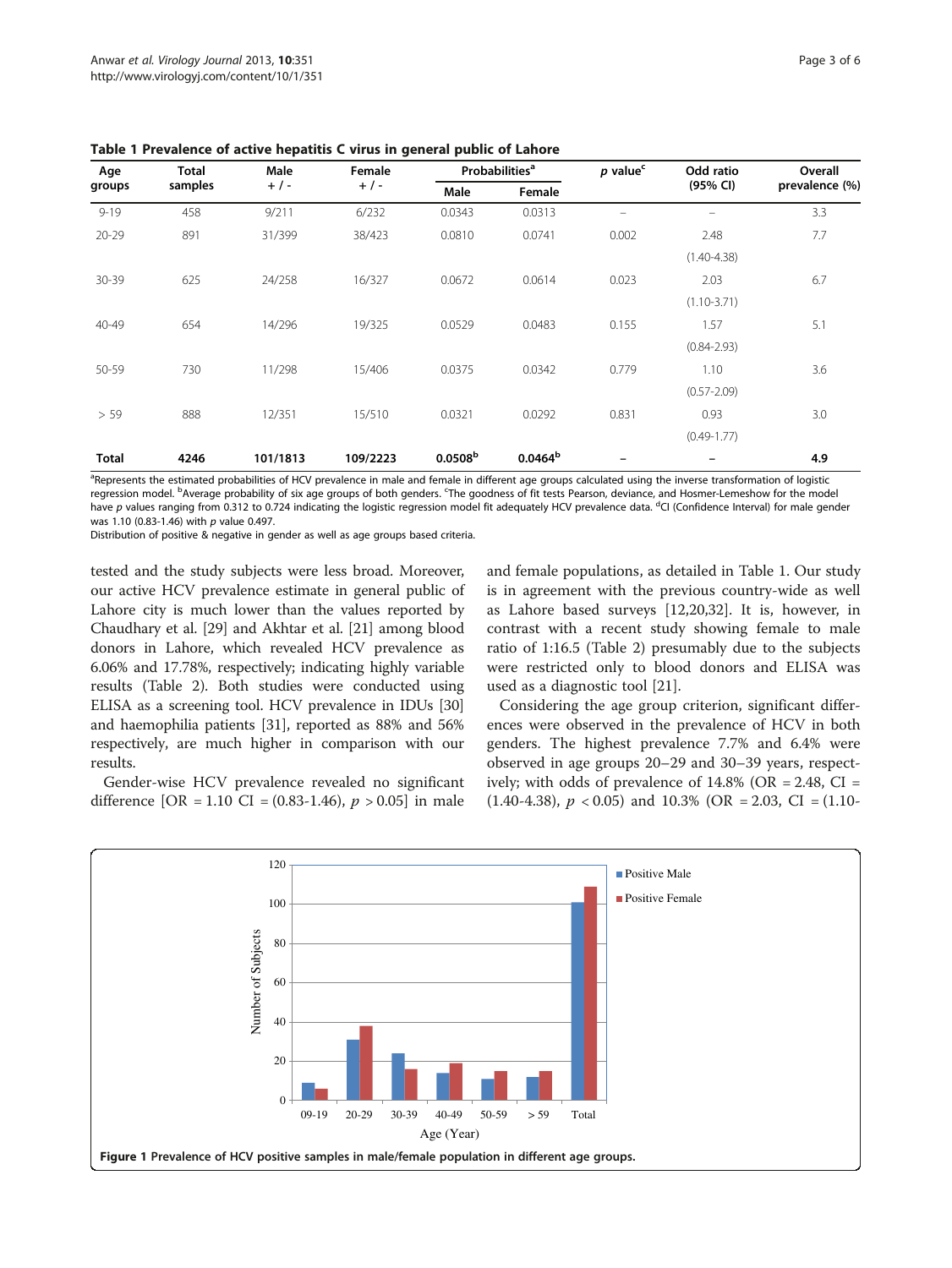| Ref. # | Population type        | Author                | <b>Methods</b>  | <b>Population size</b> | <b>HCV</b> (%) |
|--------|------------------------|-----------------------|-----------------|------------------------|----------------|
| $[24]$ | General population     | Aslam et al. 2001     | ICT             | 488                    | 6.70           |
| $[26]$ | General population     | Tanvir et al. 2008    | ICT             | 203                    | 1.48           |
| $[12]$ | General population     | Qureshi et al. 2010   | <b>ELISA</b>    | $\mathbf{a}$           | 6.80           |
| $[11]$ | General population     | Bosan et al. 2010     | ICT, Lattix     | 1501 <sup>b</sup>      | $2.1 - 13.5$   |
| $[22]$ | Pediatric population   | Khan et al. 1996      | EIA, RIBA       | 538                    | 4.09           |
| $[23]$ | Pediatric population   | Parker et al. 1999    | <b>ELISA</b>    | 538                    | 1.30           |
| $[27]$ | Pediatric population   | Hyder et al. 2001     | <b>ELISA</b>    | 171                    | 0.58           |
| $[28]$ | Pregnant women         | Zafar et al. 2001     | PCR             | 300                    | 4.00           |
| $[11]$ |                        | Bosan et al. 2010     | <b>ELISA</b>    | $4108$ <sup>b</sup>    | $6.8 - 7.3$    |
| $[29]$ | <b>Blood donors</b>    | Chaudhary et al. 2005 | <b>ELISA</b>    | 890                    | 6.06           |
| $[11]$ | Blood donors           | Bosan et al. 2010     | EIA, ELISA, ICT | 32326 <sup>b</sup>     | $4.1 - 6$      |
| $[21]$ | Blood donors           | Akhtar et al. 2013    | <b>ELISA</b>    | 245                    | 17.78          |
| $[31]$ | Hemophilia             | Malik et al. 2006     | <b>ELISA</b>    | 100                    | 56             |
| $[11]$ | Other high risk groups | Bosan et al. 2010     | <b>ELISA</b>    | 412 <sup>b</sup>       | 19-56          |

<span id="page-3-0"></span>Table 2 Previous HCV prevalence data among different communities of Lahore

<sup>a</sup>In this national survey, samples collected from Lahore region were not mentioned.

b Data from a number of locally published reports, reviewed by Bosan et al. 2010 [[11\]](#page-4-0), have been combined.

3.71), respectively. Both of these values are higher compared to the age group 9–19 years. In age groups above 40 years (40–49, 50–59 and >59 years), a decreasing trend of active HCV prevalence was observed (Table [1](#page-2-0)). These results are in agreement with the previous studies particularly those conducted in Lahore city revealing the higher risk of HCV prevalence in middle aged groups (20–40 years) [\[20,24,33,34\]](#page-5-0). The high prevalence of HCV in middle aged groups can be correlated to more exposure of HCV infection and other risk factors such as non-blood transfusions, widespread reuse of syringes, and a range of other high-risk traditional practices.

# Conclusions

Using the PCR based diagnostic assay for 4246 blood samples, the overall prevalence of active HCV was estimated as 4.9% in general public of Lahore. No significant differences in male and female genders were observed. However, HCV prevalence varied in different age groups. It was least prevalent in age groups 9–19 and above 59 years. However, middle aged populations, especially 20–29 and 30–39 year individuals were observed at higher risk of hepatitis C ailments with 7.7% and 6.4% active HCV prevalence, respectively. This report will provide the active HCV prevalence data for further meta-analysis, which can be helpful to health policy makers to devise strategies for the control of hepatitis C disease in Lahore in particular and in Pakistan in general. From the results of the present study, future PCR-based studies will result in lowering the previously reported estimates (i.e. 6%) of prevalence of HCV in Pakistan.

# Methodology

## Collection of blood samples

In this study, 4246 blood samples were collected randomly from individuals visiting different clinical laboratories of Lahore between 2010 and 2012. As the study was designed to represent the general public HCV prevalence, the samples were collected randomly from individuals who visited laboratories for any purpose such as some clinical test, sample submission, report collection or blood screen etc. Samples were collected from both genders having ages ranging from 9 to > 59 years. Informed consent was taken from every individual being tested and approval was obtained from institutional ethical review committee. History of individuals was recorded in the form of questionnaires. Serum from each of these blood samples were separated by centrifugation at 4000 rpm for 5 min. Each sample was properly labeled and stored at −20°C until (on every coming Monday) it was shifted to National Institute for Biotechnology & Genetic Engineering (NIBGE) Faisalabad for PCR diagnostic assay. Besides the gender groups, samples were also categorized into six age groups to determine the prevalence in each age group.

# Viral RNA extraction and cDNA formation

RNA was extracted from these samples using the Qiamp Viral RNA extraction kit (Qiagen, USA) according to manufacturer's instruction. Serum sample (140 μl) was used to extract RNA that was eluted in 60 μl elution buffer supplied with kit. RNA was used in making cDNA immediately after extracting RNA or stored at −80°C for further use. cDNA was prepared in a total reaction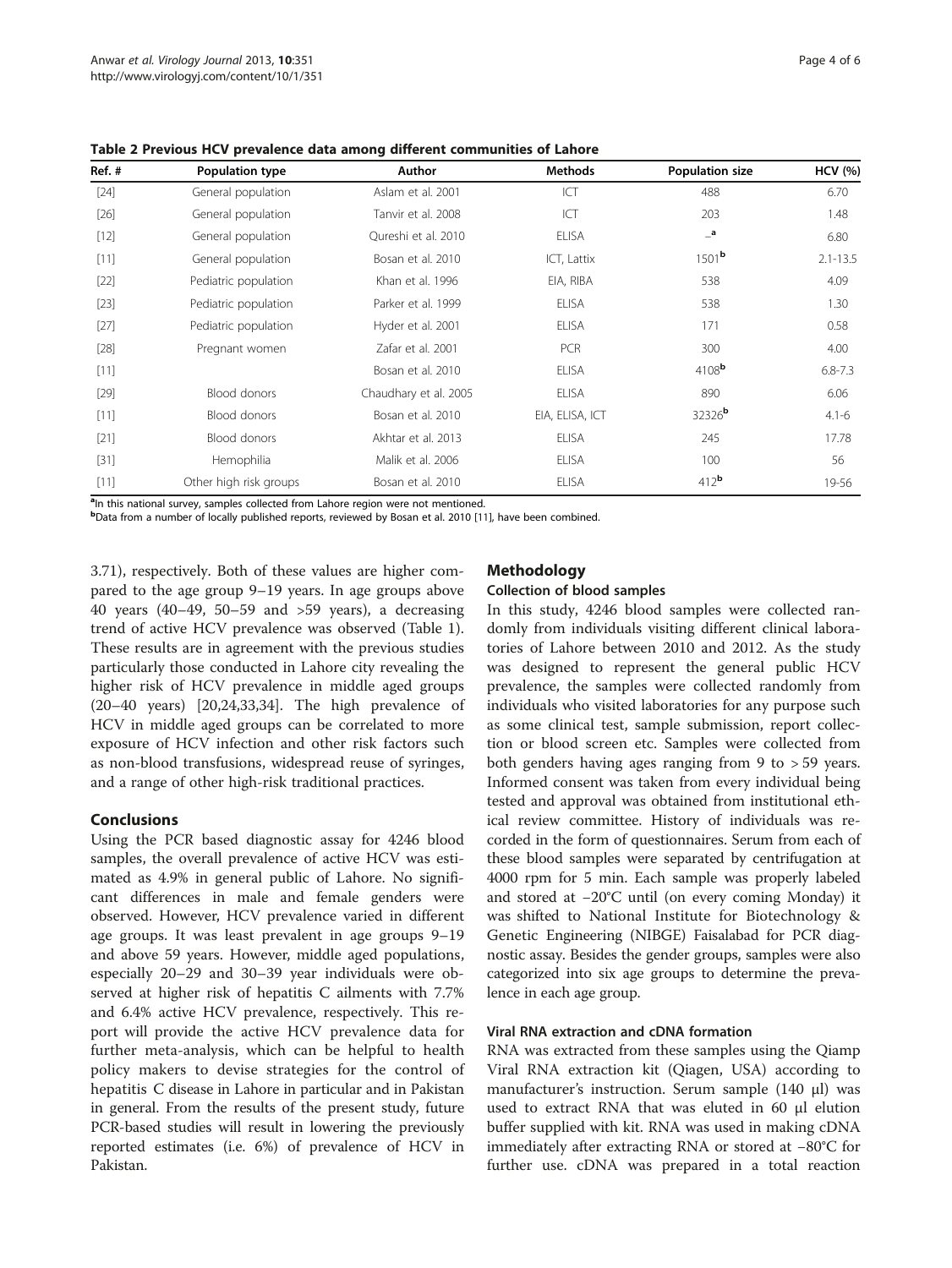<span id="page-4-0"></span>volume of 20 μl containing 10 μl of RNA extracted from each sample. For cDNA formation, First Strand cDNA synthesis kit (Thermo scientific, USA) was used. Briefly, the extracted RNA was mixed with 20 picomol of gene specific primer (5′ GTGCACGGTCTACGAGACCT 3′) and 200 units Moloney Murine Leukemia Virus (M-MuLV) reverse transcriptase and incubated at 42°C for 60 min with light shaking. After incubation, cDNA was properly labeled and stored at −20°C for PCR amplification.

## Polymerase chain reaction amplification of cDNA

Amplification of cDNA was performed according to Petrelli [[35\]](#page-5-0). A reaction mixture of 50 μl containing 5 μl of cDNA, 0.2 mM dNTPs, 2 mM  $MgCl<sub>2</sub>$ , 0.5 μM of forward primer, 0.5 μM of reverse primer, 2.5 U of Taq DNA Polymerase and 1X Taq polymerase Buffer (75 mM Tris–HCl pH 8.8, 20 mM  $(NH_4)_2SO_4$ , 0.01% Tween) [Fermentas] was prepared and amplification was carried out in a thermal cycler (Biorad). For amplification of first round of PCR, conditions used were 94°C for 2 min followed by 30 cycles with the temperature profile 94°C for 30 sec, 55°C for 30 sec and 72°C for 30 sec and final extension was performed for 2 min at 72°C. The PCR products were used as template for nested PCR amplification. The temperature conditions were the same as in the first round of PCR except the primers used, which were complementary to the PCR product of first round PCR [[36\]](#page-5-0).

#### Analysis of PCR product

The amplified PCR products of nested PCR were run on 1% agarose gel prepared in 1X TBE (Trizma base, boric acid) buffer. Ethidium bromide dye (3 μL, 1% w/v) was also added in order to make the bands visible under UV light. The samples were loaded into the well by mixing with bromophenol blue and gel was run under constant voltage of 80 until the dye reached the other end of the gel. The bands were visualized under UV light. The sensitivity of the PCR based qualitative assay was noticed around 200 IU per ml of the sample.

#### Statistical analysis

All of the PCR based HCV qualitative data were statistically analyzed using Minitab version 16.2 for Windows. Binary Logistic regression was performed in order to examine the prevalence of HCV associated with sex and age. Statistical tests of the regression estimates or odds ratios (OR) were based on Wald statistics. The Hosmer-Lemeshow statistics has suggested that the logistic regression model fit the data adequately and 95% confidence intervals for odd ratios were calculated. A  $p$ -value < 0.05 was defined as statistically significant.

#### Abbreviations

HCV: Hepatitis C virus; IDUs: Injection drug users;

ICT: Immunochromatographic; EIA: Enzyme immunoassay; RIBA: Recombinant strip immunosorbent assay; ELISA: Enzyme linked immunosorbent assay; RT-PCR: Reverse transcriptase polymerase chain reaction; CDNA: Complimentary DNA; WHO: World Health Organization; OR: Odd ratio; CI: Confidence interval.

#### Competing interests

The authors declare that they have no competing interests.

#### Authors' contributions

MIA carried out mainly this prevalence studies. He collected the samples, got the consent of subjects and performed PCR based qualitative assays. MR shared the cost of research, helped in design of study and contributed in manuscript preparation. MUH conducted the statistical analysis and helped in getting the samples. MI mainly supervised this study and prepared the manuscript. All authors read and approved the final manuscript.

#### Authors' information <sup>1</sup>

<sup>1</sup>MIA PhD student, MR Senior Scientist & MI Principal Scientist/Group Leader at Drug Discovery and Structural Biology, Health Biotechnology Division, National Institute for Biotechnology and Genetic Engineering (NIBGE), Faisalabad-38000, Pakistan. <sup>2</sup>MUH is currently MS student at Department of Statistics, Stockholm University, SE - 106 91, Stockholm, Sweden.

#### Acknowledgements

We want to extend our gratitude to the Higher Education Commission (HEC), Pakistan for providing financial support for the current study since the first author (MIA) is a recipient of Ph. D. indigenous scholarship batch-III, offered by HEC, Pakistan. We are also thankful to Dr Abdul Haque, Dr Waqar Rauf and Dr Paul Evans for the proof reading of this manuscript.

#### Author details

<sup>1</sup>Health Biotechnology Division, National Institute for Biotechnology and Genetic Engineering (NIBGE), Jhang Road, P. O. BOX 577, Faisalabad 38000, Pakistan. <sup>2</sup>Department of Statistics, Stockholm University, Stockholm, SE 106 91, Sweden.

#### Received: 17 July 2013 Accepted: 2 December 2013 Published: 5 December 2013

#### References

- 1. Chen SL, Morgan TR: The natural history of hepatitis C virus (HCV) infection. Int J Med Sci 2006, 3:47–52.
- 2. Villano SA, Vlahov D, Nelson KE, Cohn S, Thomas DL: Persistence of viremia and the importance of long-term follow-up after acute hepatitis C infection. Hepatology 1999, 29:908–914.
- 3. World Health Organization: Department of Measurement and Health Information. December 2004. [http://www.who.int/healthinfo/statistics/](http://www.who.int/healthinfo/statistics/bodgbddeathdalyestimates.xls) [bodgbddeathdalyestimates.xls.](http://www.who.int/healthinfo/statistics/bodgbddeathdalyestimates.xls)
- 4. Diseases; Hepatitis C. [[http://www.who.int/csr/disease/hepatitis/](http://www.who.int/csr/disease/hepatitis/whocdscsrlyo2003/en/index3.html) [whocdscsrlyo2003/en/index3.html](http://www.who.int/csr/disease/hepatitis/whocdscsrlyo2003/en/index3.html)], [Accessed in 2011].
- 5. Ray Kim W: Global epidemiology and burden of hepatitis C. Microbes Infect 2002, 4:1219–1225.
- 6. Waheed Y, Shafi T, Safi SZ, Qadri I: Hepatitis C virus in Pakistan: a systematic review of prevalence, genotypes and risk factors. World J Gastroenterol 2009, 15:5647–5653.
- 7. Ali SA, Donahue RM, Qureshi H, Vermund SH: Hepatitis B and hepatitis C in Pakistan: prevalence and risk factors. Int J Infect Dis 2009, 13:9-19.
- 8. Raja NS, Janjua KA: Epidemiology of hepatitis C virus infection in Pakistan. J Microbiol Immunol Infect 2008, 41:4–8.
- 9. Muzaffar F, Hussain I, Haroon TS: Hepatitis C: the dermatologic profile. J Pak Assoc Dermatol 2008, 18:171–181.
- 10. Masood R, Sardar MA, Mallhi AA: Seroprevalence of hepatitis B and C among the healthy blood donors at Fauji Foundation Hospital, Rawalpindi. Pak J Med Sci 2007, 23:64–67.
- 11. Bosan A, Qureshi H, Bile KM, Ahmad I, Hafiz R: A review of hepatitis viral infections in Pakistan. J Pak Med Assoc 2010, 60:1045–1058.
- 12. Qureshi H, Bile KM, Jooma R, Alam SE, Afridi HU: Prevalence of hepatitis B and C viral infections in Pakistan: findings of a national survey appealing